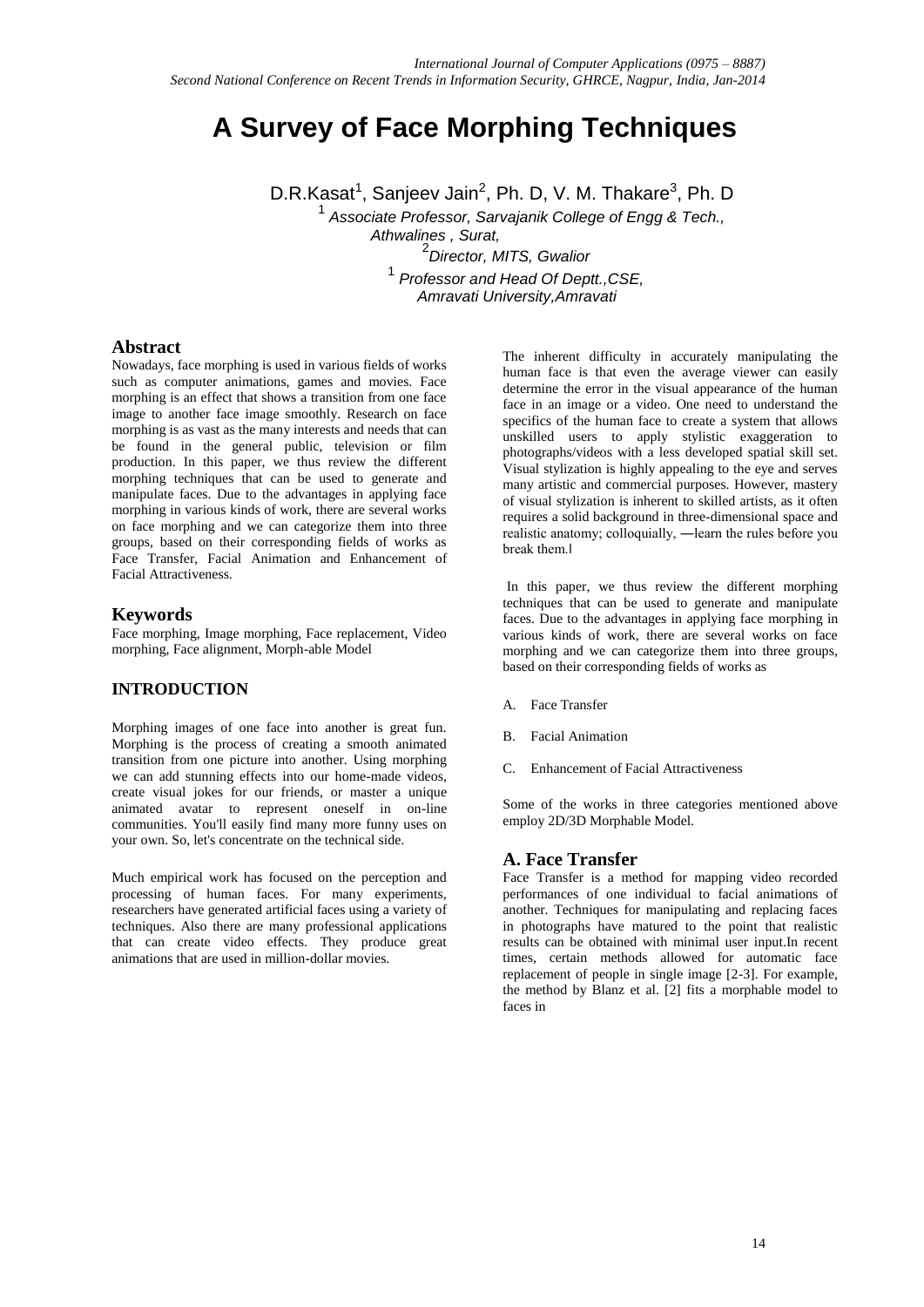both the source and target images and renders the source face with the parameters assessed from the target image. Finally it replaces the target face with source face in target image. Morphable model is built from a statistical analysis of human faces, obtained from a large database of 3D scans, which can be morphed by adjusting parameters. It can estimate 3D shape of human face, its orientation in the space, and illumination conditions in the scene. Thus the reconstructed face extracted from 2D image can be manipulated in 3D [1]. Bitouk et al. [3] describe another system for automatic face swapping using a large database of faces. System allows de-identification automatically which select candidate face images from a large face library that is similar to the target face in appearance and pose. However, it is hard for users to find a candidate face to match the target face in appearance and pose from their own images and replace the target candidate with selected candidate from the library image using image based method.

In first method, during an initialization step, the shape parameters of the model are fitted to both human faces. Then, these parameters are varied to obtain the structure of the face in a deformed shape, but in the same pose. To show this deformation in a video, it has to be performed in each and every frame. So it is clear that this methodology can be applied but have to handle some challenging problem to perform automatic face replacement in video and to maintain spatial and temporal coherence.

Face replacement in video, however, poses significant challenges due to the complex facial geometry as well as our perceptual sensitivity to both the static and dynamic elements of faces. Certain methods have been proposed which allows replacing face in video automatically by solving the various challenging problems [4-8]. Essentially, there are three basic steps to replace face in video as shown in [Figure. 1].



**Figure 1: Basic steps for face replacement in video**

A face detection algorithm should locate the positions of the character human precisely. However, it is not enough for knowing where the face appears in a video. To replace the face, System has to detect not only the face, but also the outlines of the facial profile and structures. Thus, a face alignment algorithm plays a critical role in these systems. The eventual result is ended by pasting up the synthesized sequence onto the target character's face. A visually convincible output video is done by blending the synthesized sequence and the target video together seamlessly. The following Table 1 depicts the comparative study of the techniques [4-8] providing face replacement in video with various scenarios.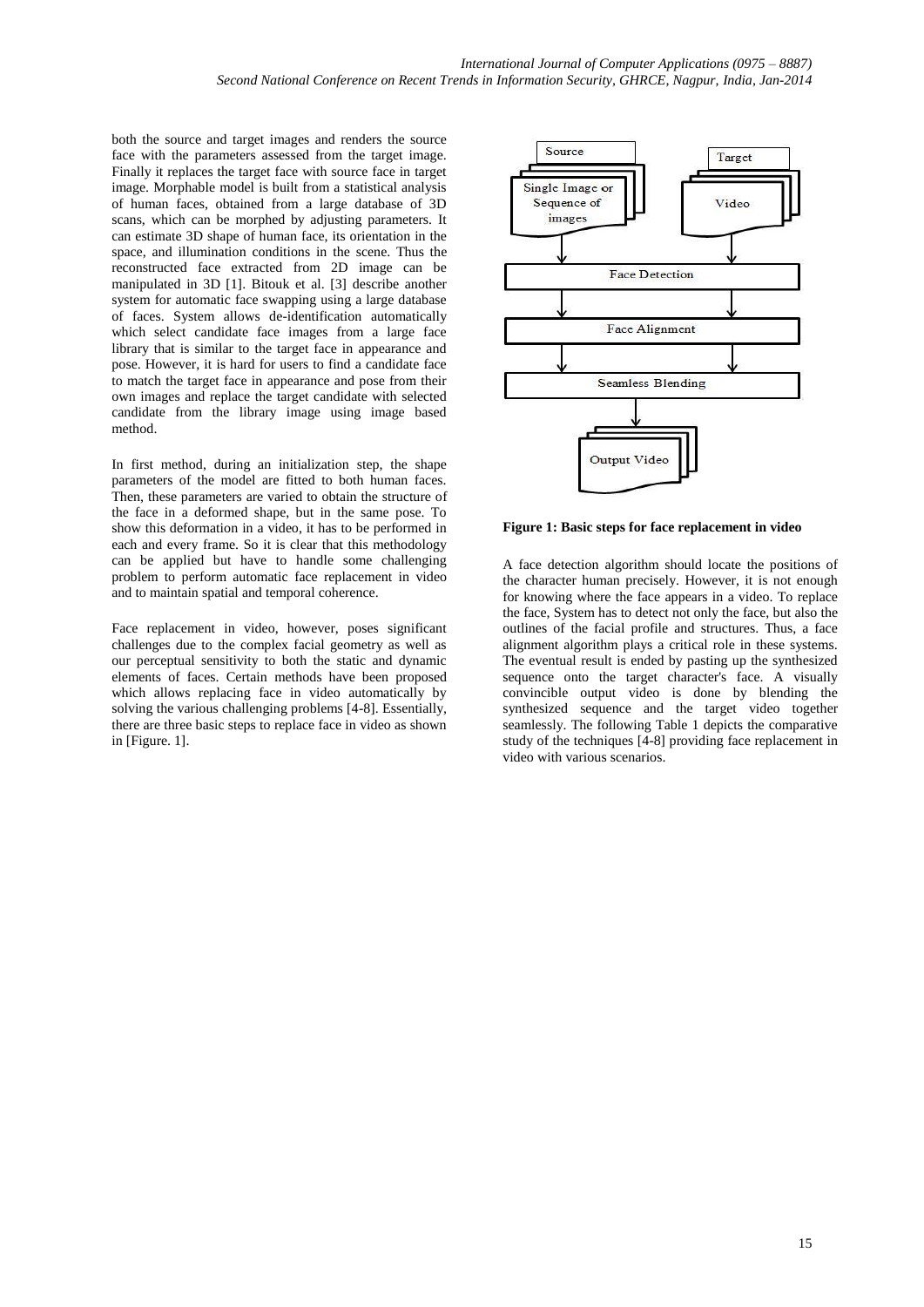**Table 1: Comparison of Different Techniques**

| <b>Method</b>                                                                            | Pros                                                                                                                                                                                                                                                                                 | Cons                                                                                                                                                                                                                                                                                                                 |  |  |
|------------------------------------------------------------------------------------------|--------------------------------------------------------------------------------------------------------------------------------------------------------------------------------------------------------------------------------------------------------------------------------------|----------------------------------------------------------------------------------------------------------------------------------------------------------------------------------------------------------------------------------------------------------------------------------------------------------------------|--|--|
| Image Based<br>Face<br>Replacement<br>in Video[4]                                        | time<br>Less<br>complexity<br>because<br>of<br>Image<br>based<br>method<br>It can be used<br>for<br>entertainment<br>purpose                                                                                                                                                         | Facial expression and<br>pose<br>would be same<br>It requieres to shoot target<br>video with facieal expression<br>and pose similar to the source<br>video<br>It requieres maual<br>inputs in<br>clustering process<br>The tolerance to pose variance<br>is limited by the robustness of<br>face alignment algorithm |  |  |
| 3D<br>Morphable<br><b>Model Based</b><br>Face<br>Replacement<br>in Video[5]              | Here source<br>is<br>reduced<br>to<br>single image<br>It takes care of<br>facial expession<br>and pose<br>of<br>target face                                                                                                                                                          | Time<br>comsuming<br>process<br>because of 3d model<br>based<br>method<br>The tolerance to pose variance<br>limited<br>is<br>still<br>by<br>the<br>robustness of face<br>alignment<br>algorithm                                                                                                                      |  |  |
| Automatic<br>Face<br>Replacement<br>Video<br>in<br>Based on 2D<br>Morphable<br>Model [6] | This<br>approach<br>is<br>fully<br>automatic<br>without<br>user<br>interference<br>Less<br>time<br>comsuming<br>process because<br>of 2d<br>model<br>based method                                                                                                                    | It does not take care<br>about<br>facial expression<br>The tolerance<br>pose and<br>to<br>expression variance is limited<br>by the robustness of ASM<br>Sharp lighting<br>and violent<br>movement in videos<br>may<br>affect the final result                                                                        |  |  |
| Video<br>Face<br>Replacement<br>$[7]$                                                    | It<br>gives<br>plausible<br>results<br>This<br>approach<br>fully<br>is<br>with<br>automatic<br>less<br>user<br>interference<br>It takes<br>care<br>facial<br>about<br>expression                                                                                                     | Tracking is based on optical<br>flow, which requires that the<br>lighting change slowly<br>over<br>face<br>degrades<br>Tracking often<br>beyond the range of poses<br>outside $45^0$ from frontal.<br>Lighting must also be similar<br>between source and target.                                                    |  |  |
| Face<br>Replacement<br>Video<br>in<br>from a single<br>image[8]                          | It works<br>very<br>well for<br>non-<br>frontal face.<br>This system<br>is<br>able to<br>replace<br>the target<br>face<br>with<br>another<br>face<br>of<br>an<br>entirely<br>different<br>pose<br>and animate the<br>new face based<br>on the original<br>speech in<br>the<br>video. | High complexity                                                                                                                                                                                                                                                                                                      |  |  |

#### **B. Facial Animation**

Morphing is often used in facial animation, and consists of mixing several expression models. The basis of morphing, in its traditional use, is simple as

shown in (Figure 2) of [13]. As face databases are of great value in face-related research areas in both modeling and support of methods, many researchers built their own face database for specific applications. Some of these face databases are composed only of 2D face images, while others contain 3D shape information. Some of them contain only one static expression (the neutral face), which is mostly used in applications involving only static faces, e.g. face recognition; while others also contain other expressions, which can be used in face motion-based applications, e.g., face expression recognition and tracking, and face reanimation in still images and video sequences. The animator must give, with respect to a given referential, a reference model Tref (also called neutral model), and as many other deformation models Tj as he wants (also called expression models). This is a challenging task, since human faces are highly non-rigid and could perform large 3D shape deformation under expression and pose variations. Once these stages of modeling are achieved, the software expresses the deformation models Tj in terms of displacement vectors with respect to the reference Tref.



| (a) | (b) | (c) | (d) | (e) |
|-----|-----|-----|-----|-----|
|     |     |     |     |     |

#### **Figure 2[13]. -- a-d) Examples of expression models (Tj). e) The neutral model Tref associated to the preceding expression models.**

Face manipulation is a convenient tool for artists and animators to create new facial images or animations from existing materials, and hence of great research interest in computer animation. Recently, 3D face models have become increasingly popular in complex face manipulation. Blanz et al. [17] reanimate the face in a still image or video by transferring mouth movements and expression based on their 3D morphable model [1] and a common expression representation. They also exchange the face between images across large differences in viewpoint and illumination [2]. Yang et al. [16] derive an expression flow and alignment flow from the 3D morphable model between source and target photos, capable of transferring face components between the images naturally and seamlessly. Shilizerman et al. [27] generate face animations from large image collections.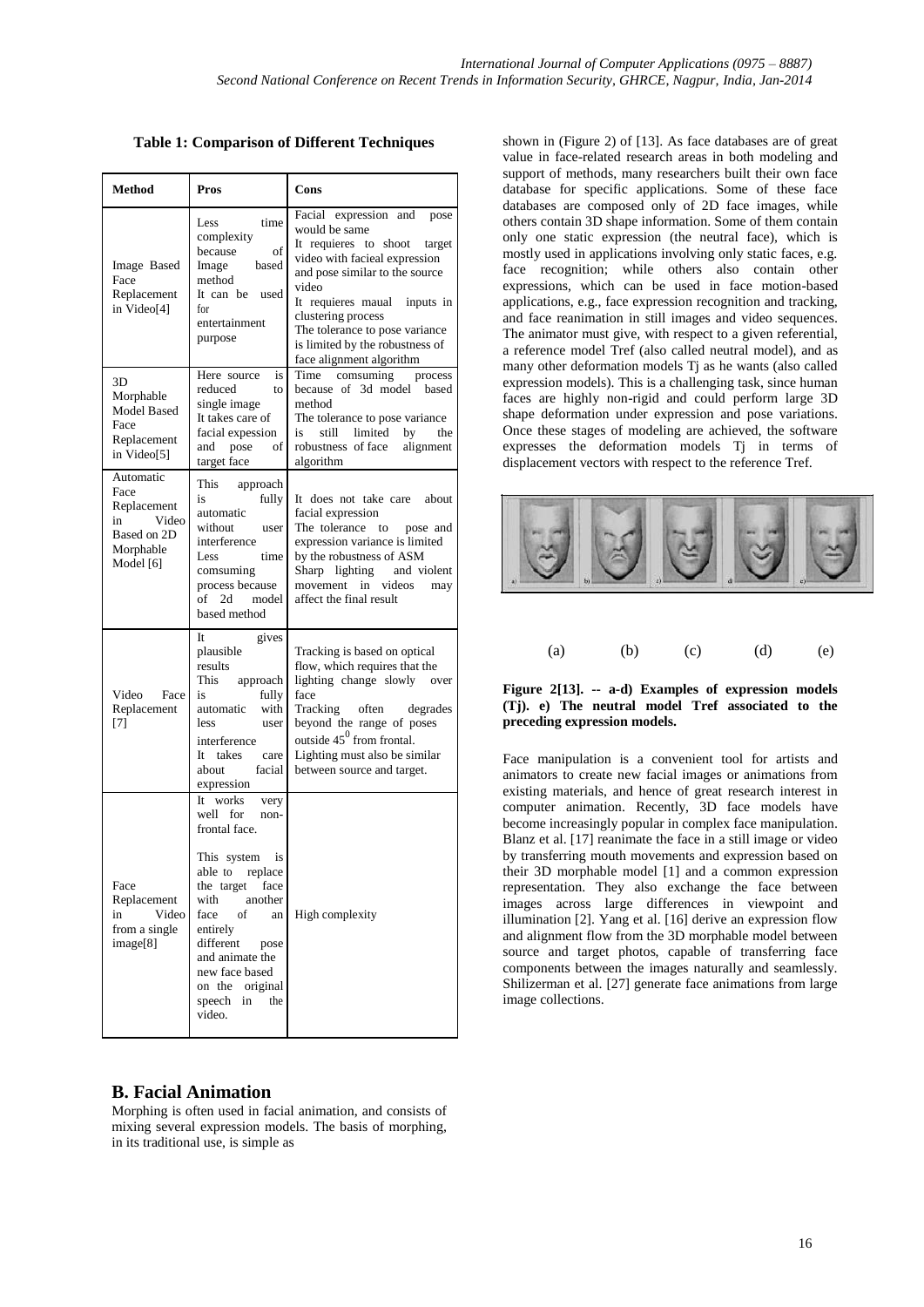# **C. Enhancement of Facial Attractiveness**

Aesthetics and beauty have captivated human beings from the very dawn of mankind, inspiring myriad artists and philosophers. However, an absolute definition of aesthetic values remains vague. Over centuries, the common notion in this research has been that beauty is in the eye of the beholder—that individual attraction is not predictable beyond our knowledge of a person's particular culture, historical era, or personal history. However, more recent work suggests that the constituents of beauty are neither arbitrary nor culture bound. Different studies have examined the relationship between subjective judgments of faces and their objective regularity.Nevertheless, although the literature on facial attractiveness is vast [12, 14, 19, 20], most of which falls into the psychological category yet ignores the establishment of the computational models. Computational facial attractiveness analysis aims to predict the beauty score of a face and quantitatively reveal the consistent relations between attractiveness and various facial features (small nose, high forehead, prominent cheekbones, arched eyebrows, etc.). Such computational models are meaningful due to their theoretic implications and practical usage. For example, in online dating applications, by asking the user to rank as elected subset of candidates, the service provider is able to make prediction to the rest of its database and proposes better recommendation. Another potential application is face beautification, which rearranges the geometric layout of facial landmarks and modifies other facial properties like skin colours. A computational model can be used to evaluate the refined faces by a face beautification system. Roughly, prior studies can be cast into the following lines based on the adopted features:

**Geometry-based methods:** The work in [21] analyzed the role of geometry in the determination of attractiveness of a face. On their constructed 452-image face database, the authors first located 29 landmarks residing on critical regions such as eyes or nose. Afterwards, various geometrical features were extracted based on golden ratios [22], facial symmetry or neoclassical canons [23] (e.g., nose length=ear length).Those heterogeneous features were finally fused to train the facial attractiveness predictor.

**Appearance-based methods:** In the recent work of Grayetal. [24], the authors represented each cropped face using overlapping patches. Each patch was convolved with 48 local filters and followed by a non-linear logistic transformation. The procedure is repeated on multiple scales to capture omni-scale discriminating features. The extracted feature vectors are then fed into a classical linear regression model for parameter learning. Other appearancebased algorithms can be found in [25].

**Hybrid methods:** Eisenthaletal. [18] utilized two kinds of features, including the manual measurement of 37 facial feature distances and ratios that reflect the geometry of the face (e.g., distance between eyes, mouth length and width), together with the simple concatenation of gray-scale pixels. The combination was motivated by the observation that the best ratings achieved using each individual feature had a lowcorrelationof0.3–0.35 with each other, which suggested that the geometry and appearance information are potentially complementary. The empirical evaluations in [18] clearly supported this hypothesis. Other modalities are also proved to be useful as demonstrated in [26], where for each face, information such as Hue, Saturation and Value

(HSV) values of hair colour and skin colour, and a measurement of skin smoothness are also employed. There are also applications beyond facial beauty ranking. For example, Leyvand et al. [15] proposed an example-guided enhancement of facial attractiveness. A crucial component in their system is a trained facial attractiveness engine. For each face to be processed, the algorithm searches the face space for a nearby point with a higher predicted attractiveness rating and then deforms the original face in 2D warp field accordingly.

# **CONCLUSION**

In this paper, we have surveyed the growth of face morphing and described recent advances in the field. The ease with which an artist can effectively use morphing tools is determined by the manner in which these components are addressed. We surveyed various face morphing techniques, including those based on model based and image based morphing for images and video sequences. For those cases where the input images are sufficiently similar, feature specification can potentially be automated. So the feature extraction is the key technique toward building entirely automatic face morphing algorithms.

## **REFERENCES**

- [1] V. Blanz and T. Vetter, ―A Morphable Model for the Synthesis of 3d Facesl, In SIGGRAPH '99: Proceedings of the 26th Annual Conference on Computer Graphics and Interactive Techniques, Pages 187-194, New York, USA, ACM Press/Addison-Wesley Publishing Co. 1999.
- [2] V. Blanz, K. Scherbaum, T. Vetter and H.P Seidel, ―Exchanging Faces in Images‖, Computer Graphics Forum (Proc. EUROGRAPHICS) 23, 3, Pages 669- 676, 2004.
- [3] D. Bitouk, N. Kumar, S. Dhillon, P. Belhumeur and S. K. Nayar, ―Face Swapping: Automatically Replacing Faces in Photographsl, In SIGGRAPH '08: ACM SIGGRAPH 2008 Papers, Pages 1-8, New York, USA.
- [4] Y. Liang, —Image Based Face Replacement in Videol, Master's Thesis, CSEI Department, National Taiwan University, 2009.
- [5] Y.T. Cheng, V. Tzeng, Y. Liang, C.C. Wang, B.Y. Chen, Y.Y. Chuang and M. Ouhyoung,―3d-Model-Based Face Replacement in Video‖, In SIGGRAPH 2009 Poster, ACM.
- [6] [F. Min,](http://dl.acm.org/author_page.cfm?id=81537014456&coll=DL&dl=ACM&trk=0&cfid=374040328&cftoken=46189594) [N. Sang](http://dl.acm.org/author_page.cfm?id=81542198356&coll=DL&dl=ACM&trk=0&cfid=374040328&cftoken=46189594) and [Z. Wang,](http://dl.acm.org/author_page.cfm?id=81474674284&coll=DL&dl=ACM&trk=0&cfid=374040328&cftoken=46189594) ―Automatic Face Replacement in Video Based On 2d Morphable Model‖ ,Proceeding ICPR '10 Proceedings Of The 2010 20th International Conference On Pattern Recognition, IEEE Computer Society Washington, Dc, USA 2010. Pages: 2250-2253.
- [7] K. Dale, K. Sunkavalli, M. K. Johnson, D. Vlasic, W. Matusik, and H. P fister,―Video Face Replacement‖,ACM Transactions On Graphics (Proc. SIGGRAPH Asia) 30, 6, 2011.
- [8] [A. Niswar,](http://dl.acm.org/author_page.cfm?id=81448600727&coll=DL&dl=GUIDE&CFID=374040328&CFTOKEN=46189594) [E. P. Ong](http://dl.acm.org/author_page.cfm?id=81408599410&coll=DL&dl=GUIDE&CFID=374040328&CFTOKEN=46189594) and [Z. Huang](http://dl.acm.org/author_page.cfm?id=81423592922&coll=DL&dl=GUIDE&CFID=374040328&CFTOKEN=46189594) ,―Face Replacement in Video from a Single Imagel, In SIGGRAPH Asia 2012 Posters, ACM.
- [9] D. Vlasic, M. Brand, H. P fister and J. Popovi'C,—Face Transfer with Multilinear Modelsl,